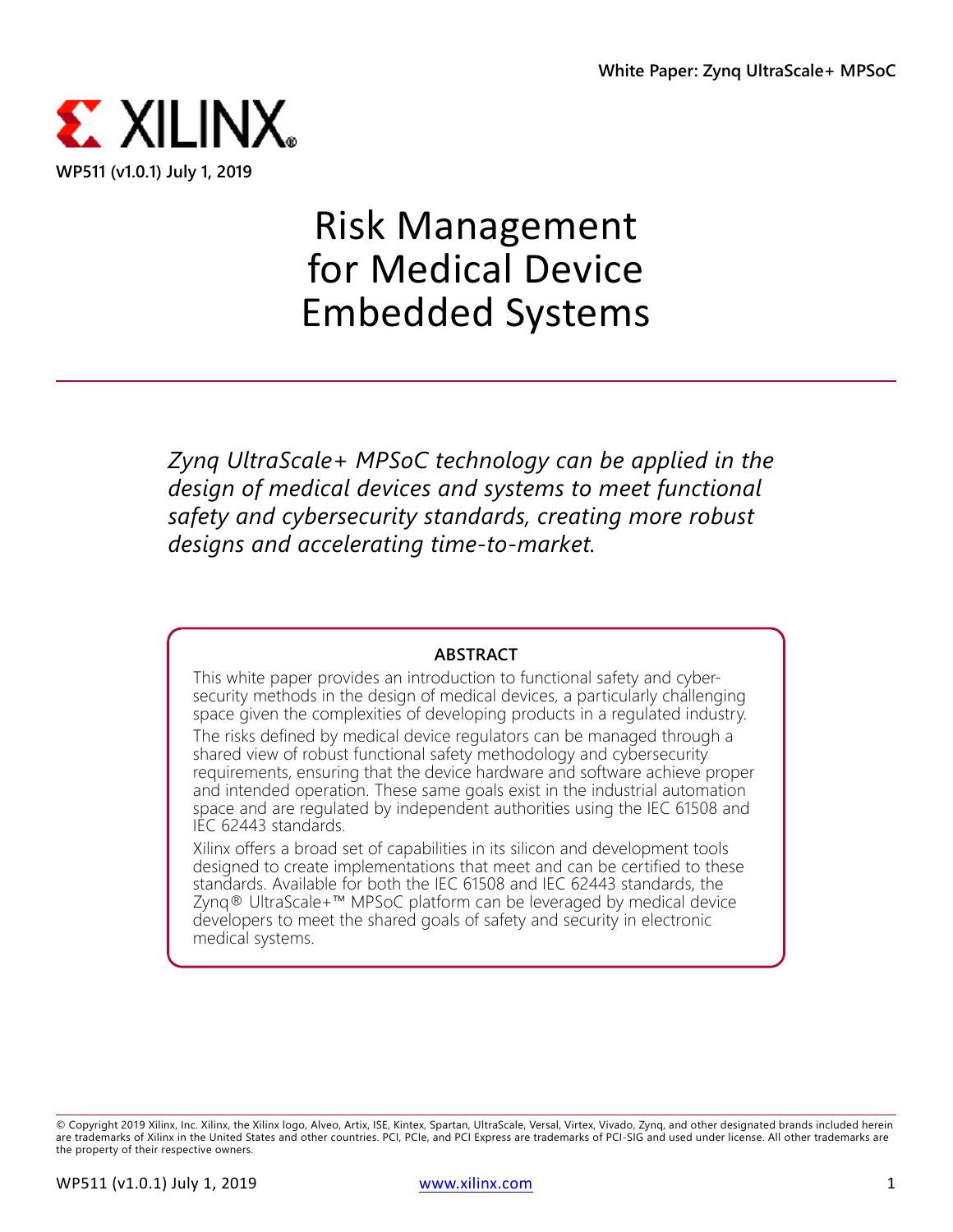# **Introduction**

In the medical device market, products range from non-intrusive diagnostic imaging equipment such as Computed Tomography (CT), Magnetic Resonance Imaging (MRI), and Ultrasound machines to intrusive devices such as surgical robots, life-supporting devices like ventilators, and implantable devices such as pacemakers. Each of these broad product categories has different levels of risk impacting patients under care. This drives regulators such as the United States Food and Drug Administration (FDA) and the European Union (EU) Medical Device Directive (MDD) CE marking teams to look to device manufacturers to manage this risk through various product design measures.

#### **Medical Device Design Considerations**

When designing a medical device, the engineering team must be concerned not only with developing a device that is effective in its clinical application, but also with protecting the safety of the patient (e.g., IEC-60601-1, 1-4 for Hardware Electrical Design and IEC-62304 for Software Life Cycle Process), the information assurance of data flowing through the system (e.g., HIPAA), and the life cycle of the device (e.g., FDA CFR 21), which includes methods for logging operation and distributing product updates.

These considerations for safe and intended operation are not specific to the medical device industry; they also impact other industries in which humans are working together with machines that are granted increasing levels of autonomy. In the industrial space, robots are no longer just slaves to their human operators, but are instead becoming truly independent collaborators although ones that must always yield to the safety of the human. For example, in the automotive space, vehicles are becoming more automated with increasingly capable safety functions upon which human drivers are quickly becoming reliant.

In industrial automation, the implementation of a machine that has a direct impact on the safety of a system falls under the category of "functional safety." This terminology refers to a specific set of standards and design methodologies for meeting those requirements. While functional safety design methodologies outline both intended operation and failure paths, it must also be recognized that increasing cybersecurity threat levels exist where a bad actor tries to modify the intended operation of the system. Therefore, to explore the full risk management equation of building a medical device product today, both functional safety and cybersecurity must be considered to be integral parts of overall patient safety. It is possible to have a cybersecure design without functional safety, but one cannot have a functionally safe design without addressing cybersecurity.

This white paper is divided into these two major topics, functional safety and cybersecurity:

- 1. An overview of [Functional Safety](#page-2-0) and the common design methodologies available for realizing products at various safety integrity levels (SILs)
- 2. An overview of [Cybersecurity](#page-10-0) evaluating the implemented security level (SL) against possible threats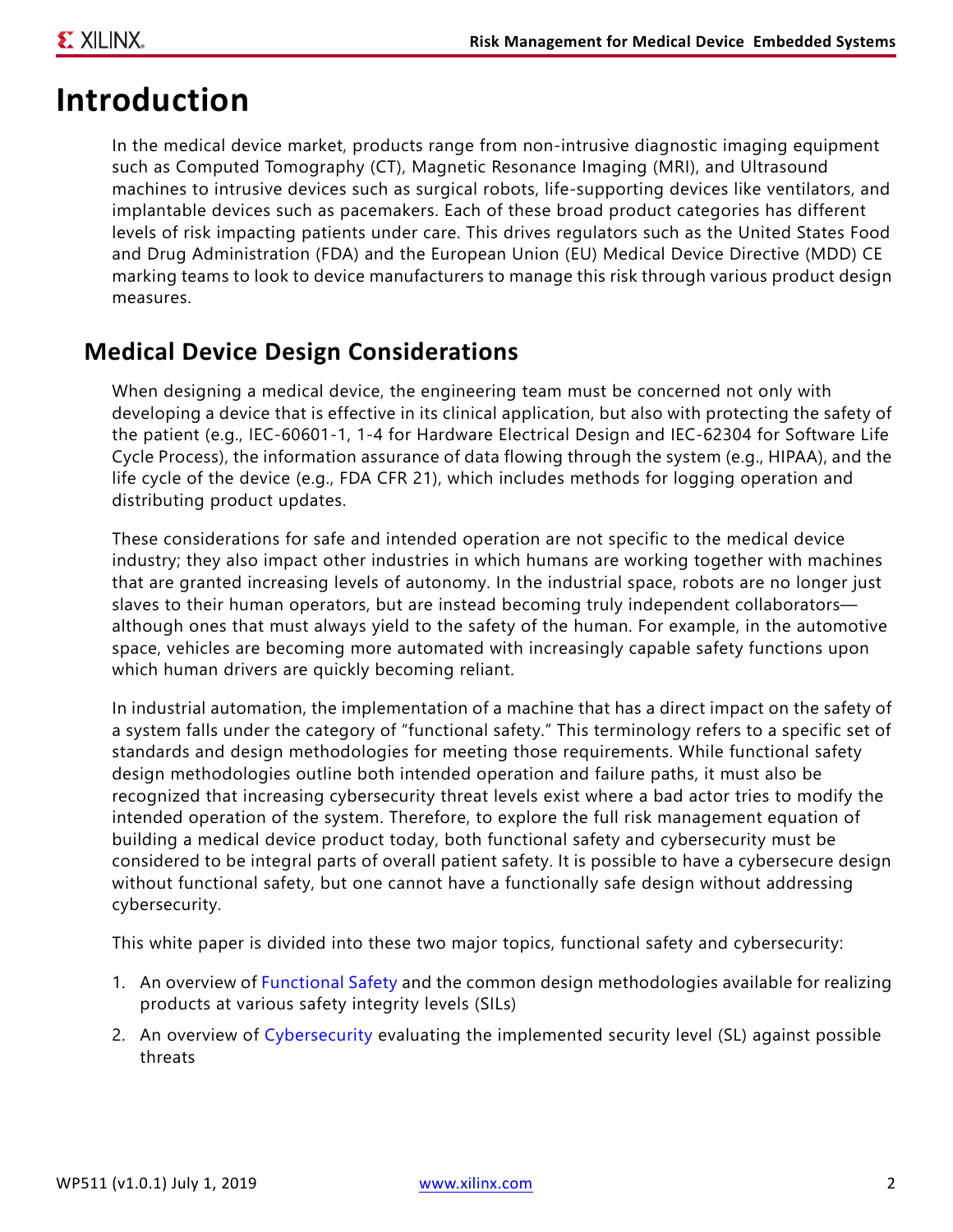# <span id="page-2-0"></span>**Functional Safety**

Functional safety is a system created using a set of practices and guidance outlined in the appropriate standard that supervises a machine's *primary* function to reduce risk of harm to people and/or the environment. In general, safety functions continuously monitor the equipment under control (EUC) and becomes active when something unusual happens to the operation of the machine (e.g., machine failure) or an external force causes a hazardous condition. At design time, the machine's manufacturer performs a hazard and risk assessment to understand what risk reduction actions are needed.

Functional safety systems can be as simple as limit switches hooked to a power supply, or as complex as a LiDAR system guarding a manufacturing floor by watching for people crossing a yellow hazard line (e.g., getting too close to a moving truck chassis in an assembly line).

A good analogy for functional safety exists in football—both the American and soccer versions. The players are the Equipment Under Control (EUC); the referee is the Safety-Related System. The referee knows the rules and controls the game, stopping and restarting play as demanded by various occurrences, and importantly to assess penalties against teams or players seen to violate the rules.

### **Functional Safety Considerations in Medical Device Design**

In the US, federal law requires device manufacturers to notify the FDA of their intent to market a medical device. This is known as a Premarket Notification or "510(k)" based on that section of the Federal Food, Drug, and Cosmetic Act (FFDCA). This clause enables the FDA to clear for sale those devices it feels are substantially equivalent to a previously legally marketed device given the appropriate application.

With respect to functional safety, an argument of substantial equivalence is problematic because of the uniqueness of implementation and the physical attributes of devices used to build a substantially equivalent function.

For those devices and machines that do not fall under FDA control, local governments require manufacturers to meet safety standards by compelling those manufacturers to obtain a certification from independent authorities such as UL (formerly Underwriters Laboratories).(1) This independence enables standards to evolve based on technology and market forces and minimizes conflicts of interests.

The purpose of functional safety systems is risk reduction. When machines malfunction, it is the responsibility of the functional safety system to force the machine into a "safe state." This means the safety system's availability (the probability the system will operate at a future time) is an important factor in creating risk reduction. Having a functional safety system fail just when it is needed is a bad thing. Because these functional safety systems need to be available 24/7/365, the design and testing of functional safety systems are controlled by international standards and verified by independent certification authorities.

<sup>1.</sup> On January 1, 2012, Underwriters Laboratories transformed from a non-profit organization to a for-profit company in the US. A new subsidiary named simply UL LLC, a limited liability corporation, took over Underwriters Laboratories' product testing and certification business. [*Wikipedia, "UL (safety organization)", retrieved March 2019* ]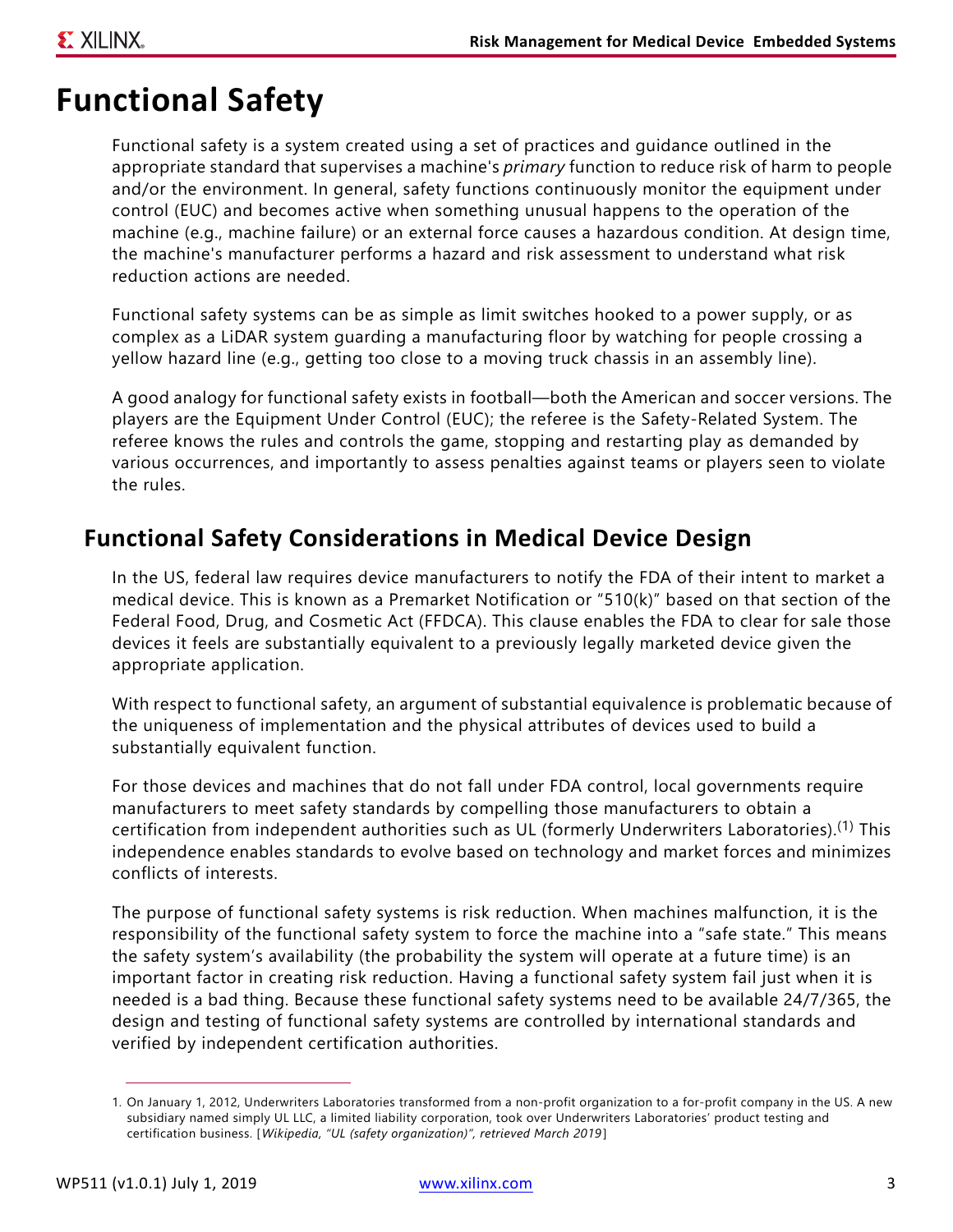The diagram in [Figure 1](#page-3-0) illustrates the relationship between the equipment under control (EUC) in dark gray and the functional safety system in light gray. The functional safety system always observes the operation of the EUC. In [Figure 1](#page-3-0), the safe state is the removal of power from the actuators. If an action of the EUC violates a boundary creating a hazardous condition, the functional safety system cuts power to the actuators. A safety function can be thought of as an independent safety net: if the safety function fails, the EUC might continue to work—but it is now operating without a safety net.

<span id="page-3-0"></span>

WP511\_01\_30519

*Figure 1:* **Safety Function and Equipment Under Control**

#### **Three Blocks of a Safety Function**

The safety function itself is usually composed of three blocks ([Figure 2](#page-3-1)). These are: a sensor driving the inputs of a logic solver that then drives an actuator. All three of these blocks make up the safety function, sometimes called the "safety loop." Additionally, all three of these blocks are used to determine the Safety Integrity Level (SIL), or quality of the safety loop.

<span id="page-3-1"></span>

*Figure 2:* **Safety Function's Three Blocks**

#### **Failures, Risk Reduction, and Safety Integrity Levels**

The industry defines a "failure" as a termination of correct service, whereas a "fault" is an abnormal condition that can cause a functional failure and an "error" is a discrepancy between expected/correct and actual value.

Failures fall into two major categories. Safe failures either do not affect the operation of the safety loop or cause the equipment to transition to its "safe state." Dangerous failures affect the operation of the "safety loop." In other words, faults create errors that can lead to failures.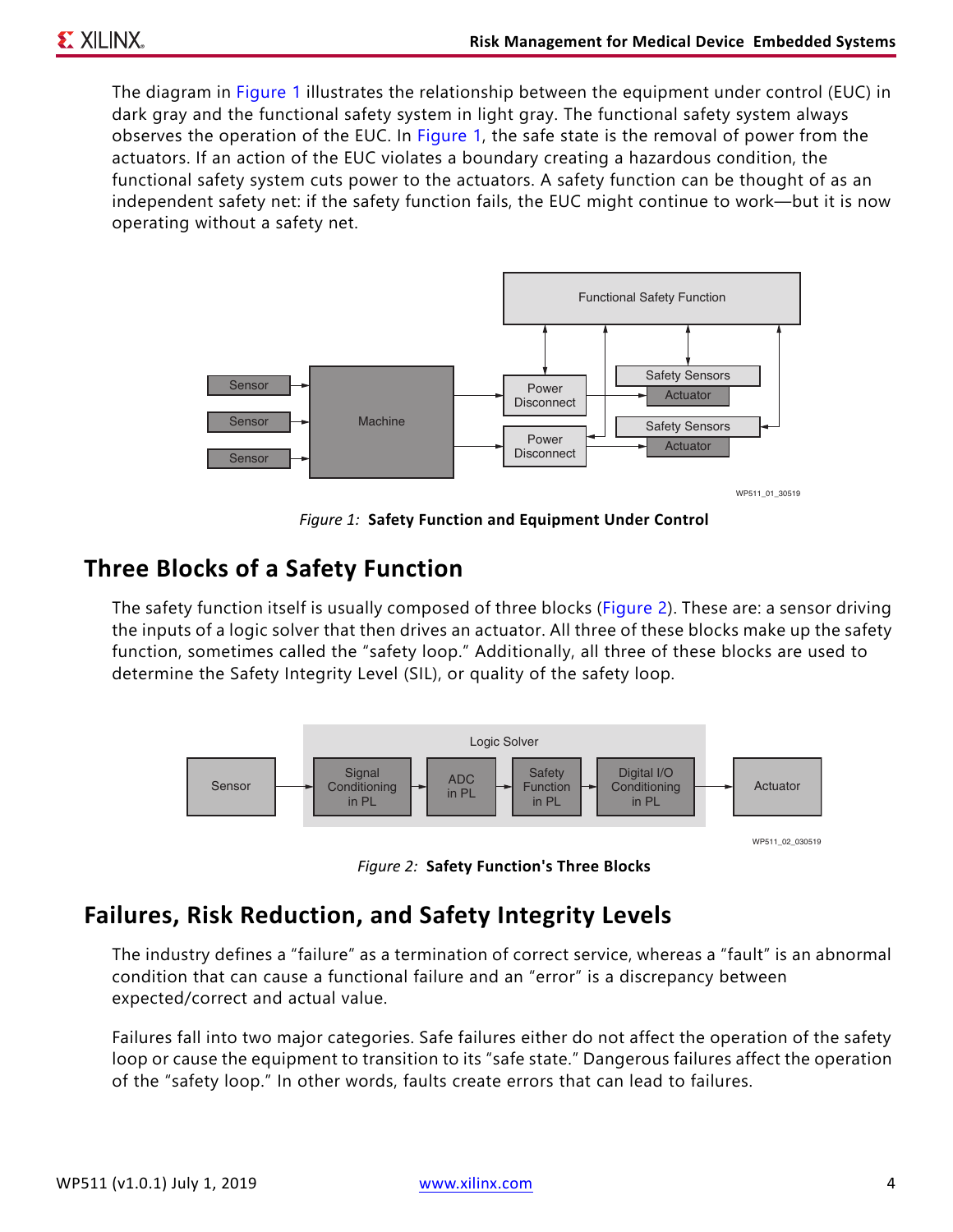### **IEC 61508**

According to the IEC 61508 (Functional Safety standard for electric/electronic/programmable electronic systems), there are four safety integrity levels identified as SIL1 thru SIL4. These levels objectively define the risk reduction of the functional safety system or safety loop that monitors the equipment under control. These safety integrity levels are defined in [Table 1.](#page-4-0)

Two factors determine the safety integrity level. The first is systematic capability, a quality metric that qualitatively measures the amount of potential bugs in a design caused by human errors. This metric is determined by producing evidence that the prescribed process outlined in the standard was followed. The second factor is implementation of diagnostic measures used to mitigate random hardware faults. The safety integrity level of a system is determined by the lowest metric of these two factors.

| <b>Safety</b><br><b>Integrity</b> | <b>Required Safety</b><br>Availability<br>(RSA) | High Demand Mode (<1 Year)                                                 |                                                                |                                                |  |
|-----------------------------------|-------------------------------------------------|----------------------------------------------------------------------------|----------------------------------------------------------------|------------------------------------------------|--|
|                                   |                                                 | <b>Average Frequency of</b><br><b>Dangerous Failures</b><br>per Hour (PFH) | <b>Failures in Time</b><br>Lambda $(\lambda)$                  | <b>Risk Reduction Factor</b><br>per Hour (RRF) |  |
| SIL <sub>1</sub>                  | $90 - 99%$                                      | $0.00001 - 0.000001$                                                       | $<$ 10,000 Dangerous<br>Failures/Billion<br>Hours of Operation | 100,000-1,000,000                              |  |
| SIL <sub>2</sub>                  | $99 - 99.9%$                                    | $0.000001 - 0.0000001$                                                     | <1,000 Dangerous<br>Failures/Billion<br>Hours of Operation     | 1,000,000-10,000,000                           |  |
| SIL <sub>3</sub>                  | 99.9-99.99%                                     | $0.0000001 - 0.00000001$                                                   | <100 Dangerous<br>Failures/Billion<br>Hours of Operation       | 10,000,000-100,000,000                         |  |
| SIL <sub>4</sub>                  | 99.99%-99.999%                                  | 0.00000001-0.000000001                                                     | < 10 Dangerous<br>Failures/Billion<br>Hours of Operation       | 100,000,000-1,000,000,000                      |  |

<span id="page-4-0"></span>*Table 1:* **Probability of Dangerous Failures/Hour**

#### **Safe States**

The definition of the safe state is the responsibility of the machine manufacturer based on how the machine operates and the manufacturers hazard and risk assessment. In some cases, a safe state could be cutting main power to a motor or cutting main power to a machine so a built-in passive measure can take over to remove energy from the system. *This specifically depends on the type of hazard.*

For medical equipment such as an MRI machine, cutting power might work as a safe state if the patient can get extracted from the machine. For other types of medical equipment such as a patient monitor used in a critical care unit, a safe state of simply powering off the device might increase the risk to the patient. This problem is more acute for critical care machines such as a heart lung machine or a life-support ventilator where a safe state of powering down would most likely result in death or serious injury to the patient.

Two conditions can cause a system to go to its safe state. The first condition occurs when either the equipment under control or some external activity causes a hazardous condition to be detected by the safety function. The second condition occurs when the safety function itself uncovers a system fault in the safety loop.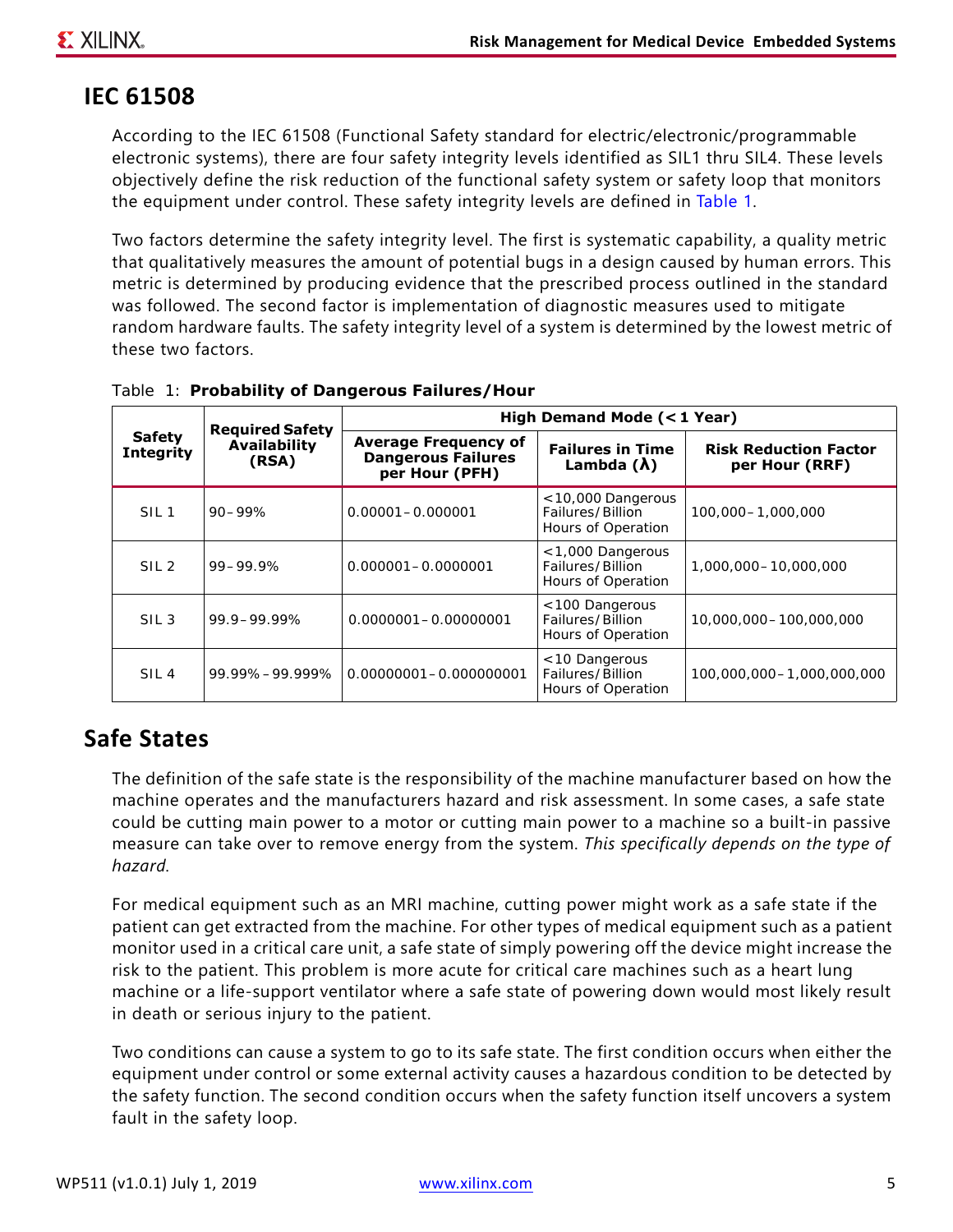For those situations where the EUC fails, causing the safety loop to drive the EUC into a safe state, redundancy is required in the EUC design itself for its continued availability.

For those situations where a safe state transition of the device is not acceptable and the safety loop fails, redundant architecture of the safety loop itself is used. This increases the availability of the safety loop, which in turn increases the availability of the EUC it is protecting.

#### **Availability**

There is a high probability that all systems will fail over time. This is an even greater consideration for safety loops. The two major causes for system failures are random hardware faults and systematic failures.

Functional safety systems designed to detect system failures must be highly available, because hardware failures occur randomly. To assist in designing these systems, a list of recommended architectures used to design these systems is outlined in the parent functional safety standard called IEC 61508, *Functional Safety of Electrical/Electronic/Programmable Electronic Safety-Related Systems*. This standard introduces measures to detect an operational failure of the safety loop and to add redundancy for those cases where a Fail operational state is required for the safety function.

Systematic failures are mitigated by design process using well-tested, state-of-the-art measures, as outlined in the standard. The administration of this process must be independent, free from internal conflicts of interest within the system manufacturer. Many such processes are in use today. The V models shown in [Figure 3](#page-6-0) from IEC 61508 and in [Figure 4](#page-6-1) from ISO 26262 represent the state of the art in software design process. Each process shows design sequence on the left with verification sequence on the right.

The left side of the V model shows the project definition and design. The right side of the V model shows project test and integration with unit coding at the base of the V model. Actual unit coding never begins until the foundation for testing is complete.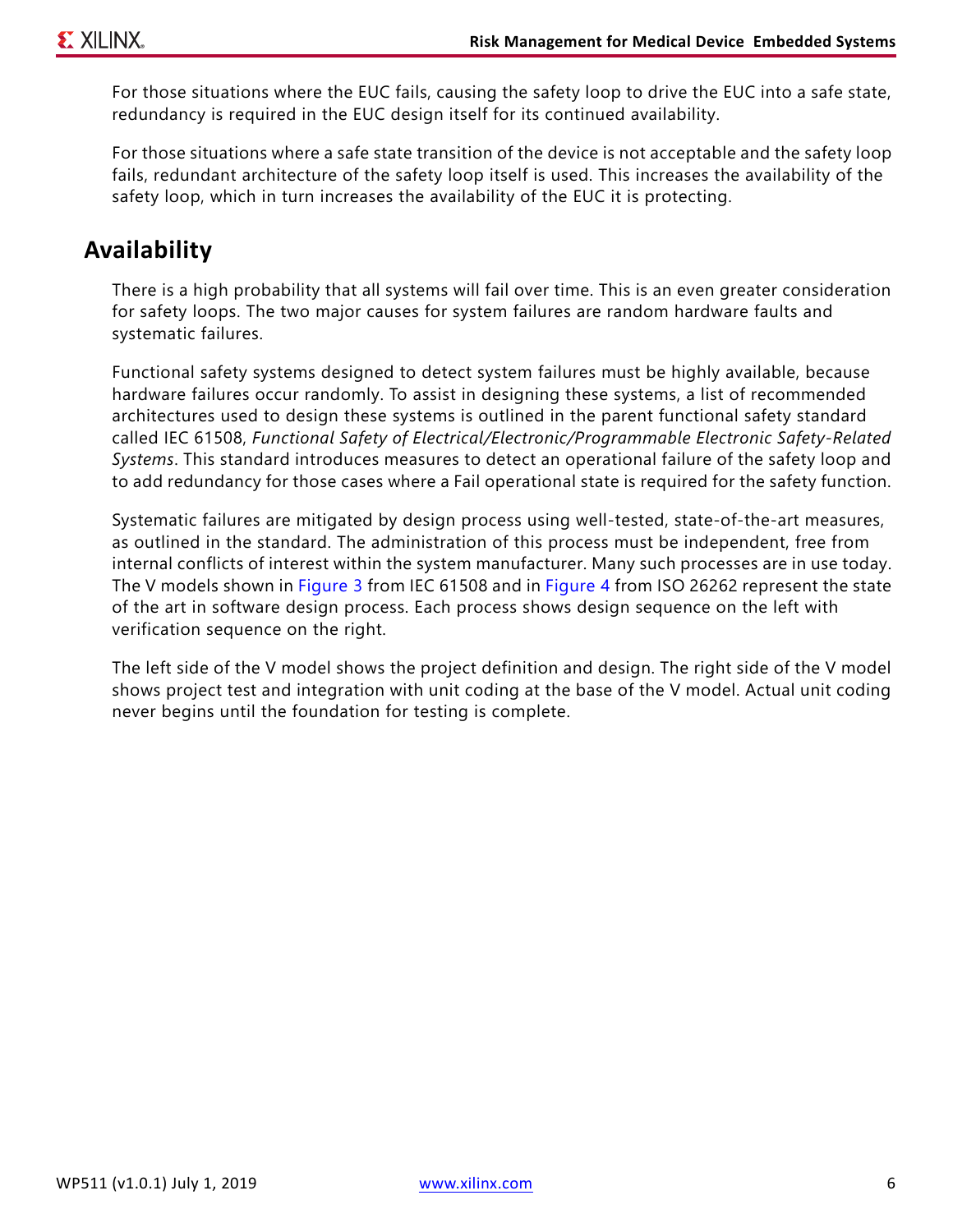<span id="page-6-0"></span>

*Figure 3:* **Software Design Flow from IEC 61508:2010 Part 3**

<span id="page-6-1"></span>

*Figure 4:* **Software Design Flow from ISO 26262:2018 Part 6**

This process begins with a complete understanding of what the end state looks like. This aspect of design generates a list of requirements. After these requirements are reviewed and accepted, an architecture specification is created. The architecture specification creates the functional blocks (divisions of labor) and interfaces that support the requirements. After the architecture is defined, specified, and peer reviewed, test requirements for each block and its interfaces are created. After these test requirements are peer reviewed and verified, coding for the test bench begins.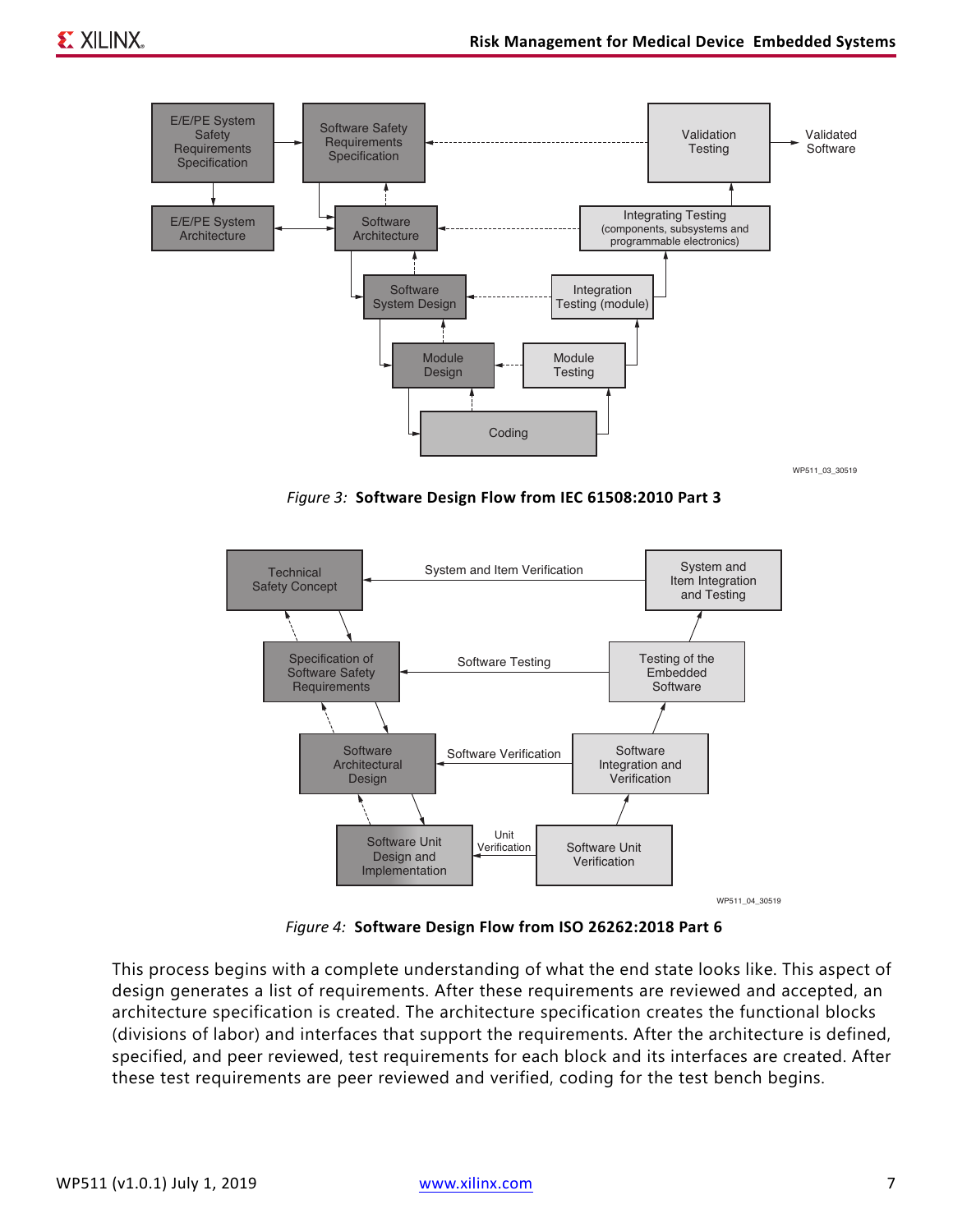At this point, the design team is likely at the half-way point in the schedule, and not one line of application code has been written.

The next part of the schedule is allocated to coding the test bench. After the test bench is complete, the stage is set for success, because teams now know with a very high degree of certainty that the functions they code are correct by design. Finally, unit coding commences, followed by verification, with the balance needed for validation. The probability of a bug escaping this process is small, but it all goes back to comprehensive requirements. The more complete the requirements and corresponding test bench, the less likely a bug escapes.

The second consideration is random hardware failure. The measures used to detect and sometimes correct random hardware failures depend on how electronic devices fail. In the case of digital integrated circuits, failures can be caused by fabrication errors, external particle collisions, or metal migration wearing out the component. Random hardware failures can be permanent or transient, and depending on the nature of the fault, they can affect the machine's behavior. This might lead to a dangerous failure, or it might have no effect on the machine's operation—in which case, they are considered "safe failures." The measures called "diagnostic functions" are designed to detect these faults, and sometimes to correct them. Among the most widely used diagnostics are:

- **Fountain codes**, used in all mobile phone communication systems today to reassemble and correct transmission failures, which all mobile phones encounter due to random signal interference between the tower and the device
- **Protection of memory** with error correction code (ECC), which is used in every compute server in operation today to detect and correct corrupted memory data
- **Redundancy**, requiring an extra set of resources running in parallel with the primary function

<span id="page-7-0"></span>Of these three, redundancy is the most complete type of diagnostic available, but it is also the most expensive. Referring to [Figure 5](#page-7-0) and [Figure 6,](#page-8-0) the most popular types of redundancy are signified by the nomenclature "one out of two" (1oo2) and "two out of three" (2oo3).



*Figure 5:* **One out of Two (1oo2) Safety Architecture**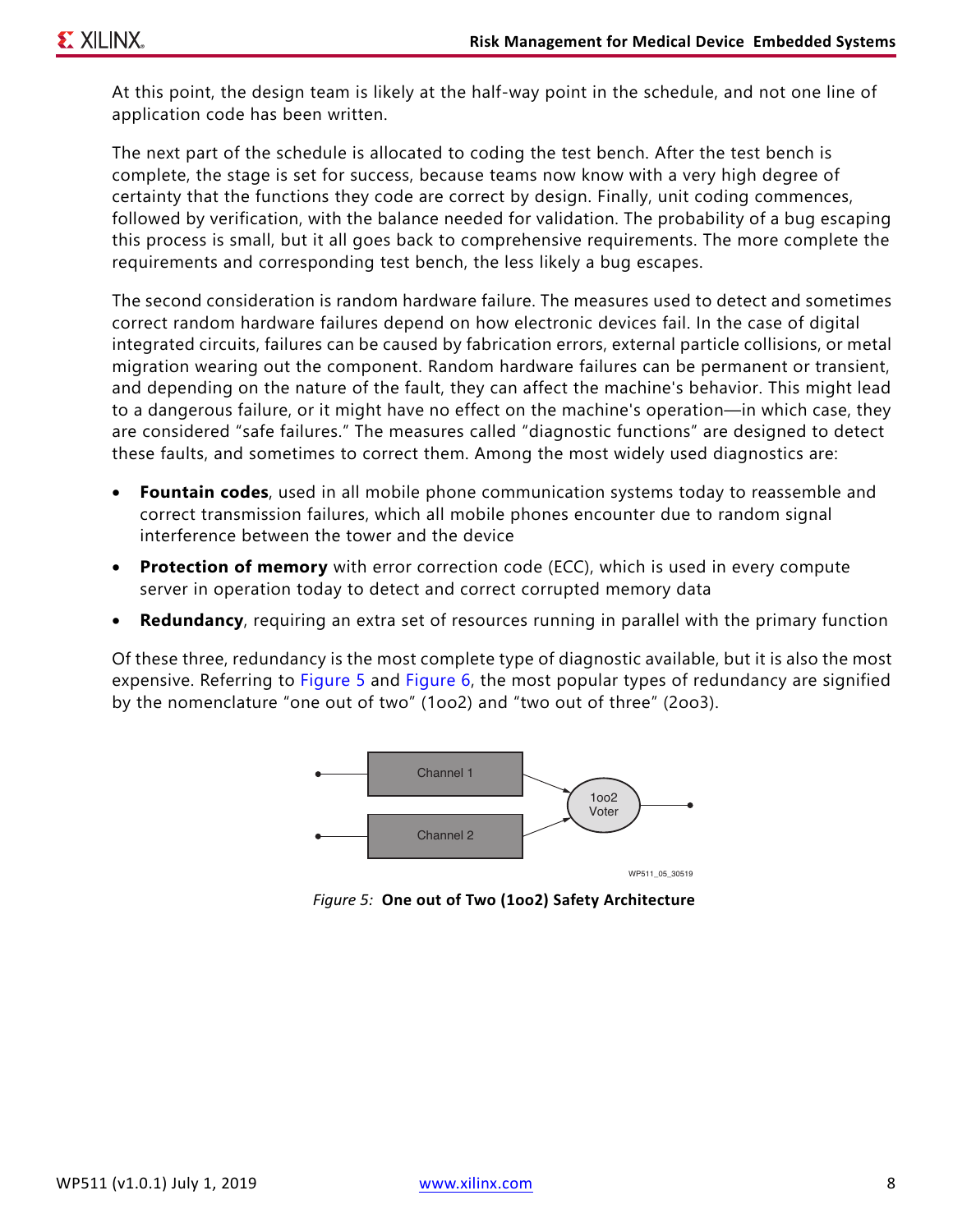<span id="page-8-0"></span>

*Figure 6:* **Two out of Three (2oo3) Safety Architecture**

#### **Tying It All Together**

In the example in [Figure 7,](#page-9-0) a 1oo2 safety architecture is enhanced with diagnostics creating a "one out of two" diagnostics architecture (1oo2D) that can determine which of the two channels has failed. This architecture can be used in place of a 2oo3 architecture.

In this example, there are two safety channels: safety channel A is in dark gray, safety channel B is in light gray. Each channel has its own power source and clock source. The Zynq UltraScale+ device has power monitors and watchdog timers that can be placed in a separate domain to monitor the other domains in the device. These monitors are required for standards certification. Finally, each channel has a diagnostic capability greater than 98%, and each channel uses a different CPU and a design architecture that drives diversity. This diverse environment uses different architectures to enhance the capability of the system.

Looking at the overall architecture, a single fault (e.g., loss of one power supply, or clock generator, or memory failure, etc.) would be detected with a diagnostic probability of greater than 99% by comparing the results of each channel with those of the other. Once the fault is detected, the channel-based diagnostics inform the surviving channel and voter of its failure. The voter then follows the working channel's results.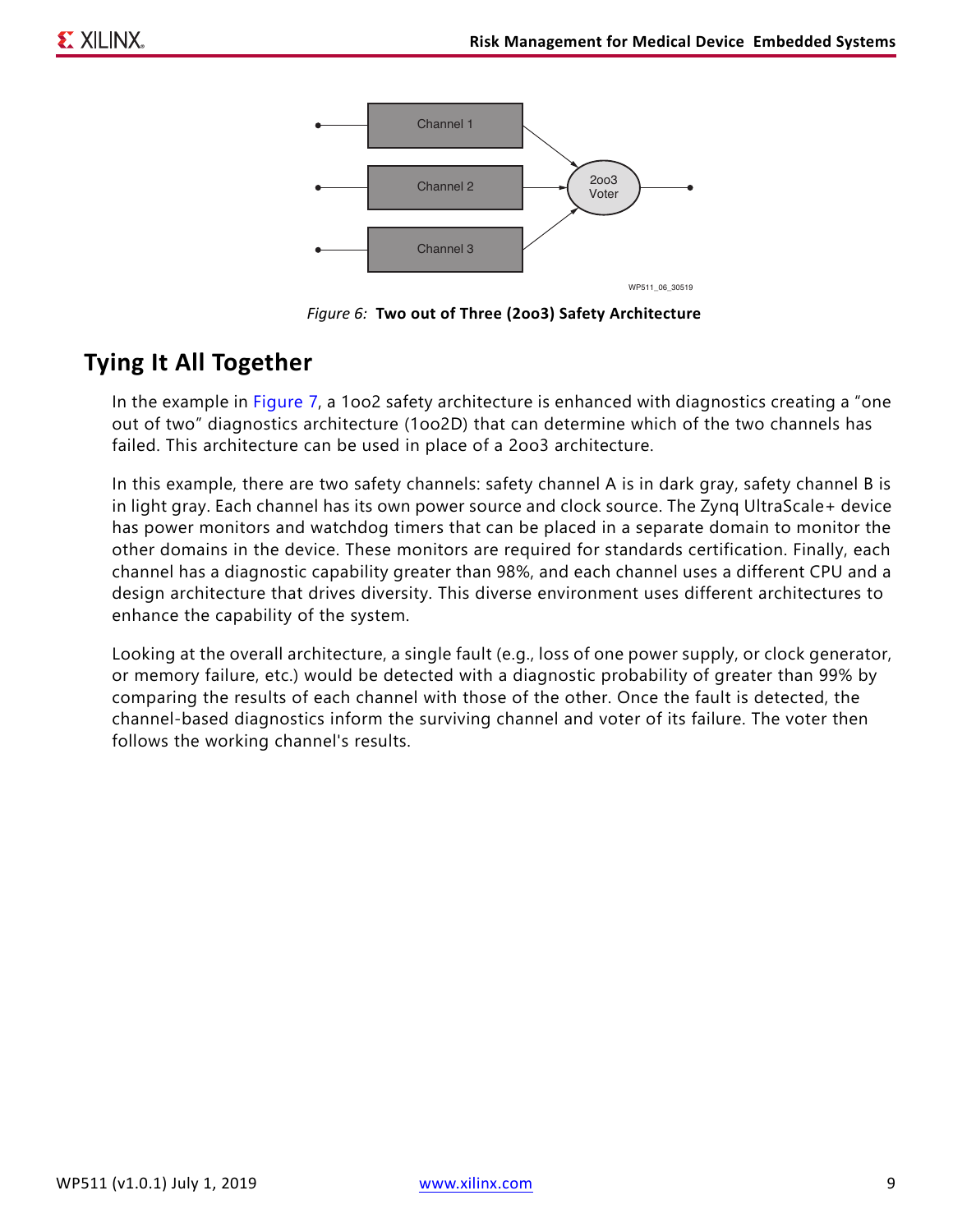<span id="page-9-0"></span>

*Figure 7:* **Example 1oo2 Safety Architecture with Cross-Channel Diagnostics (1oo2D)**

#### **IEC 60601**

The 60601 standards describe potential hazardous emissions that can cause harm, but address little regarding systematic methods of describing the safety loop quality (SIL) and its ability to put the device causing harm into a safe state. This risk management process is left up to the medical OEM and justified with documentation using the ISO 14971 standard. While this is a good start, the issue remains: What is the required quality of the safety loop that is used to mitigate the risk (as defined in Functional Safety SIL1–SIL4)?

The IEC 61508 standard provides guidance and processes that apply to any electrical/electronic or programmable electronic system without consideration to the final application of the safety loop. This means one can argue, given an identified risk, that the required risk reduction is achieved by the safety loop, which is designed to meet a certain standard SIL level.

#### **ISO 26262**

The ISO26262 specification takes a much different approach in which the machine itself is designed to be inherently safe. For example, newer automobiles today have electronic emergency brakes. These brakes are replacing the older style mechanical braking system that is completely independent from the main brakes used to stop an automobile under normal driving conditions. The newer electronic emergency braking system (renamed Parking Brake) has integrated safety features that do not allow the system to engage when the car is moving at an unsafe speed. So, if the speed is above 5mph/8kph (the safe engage limit), the system sends a warning and does not engage. The rationale is as follows: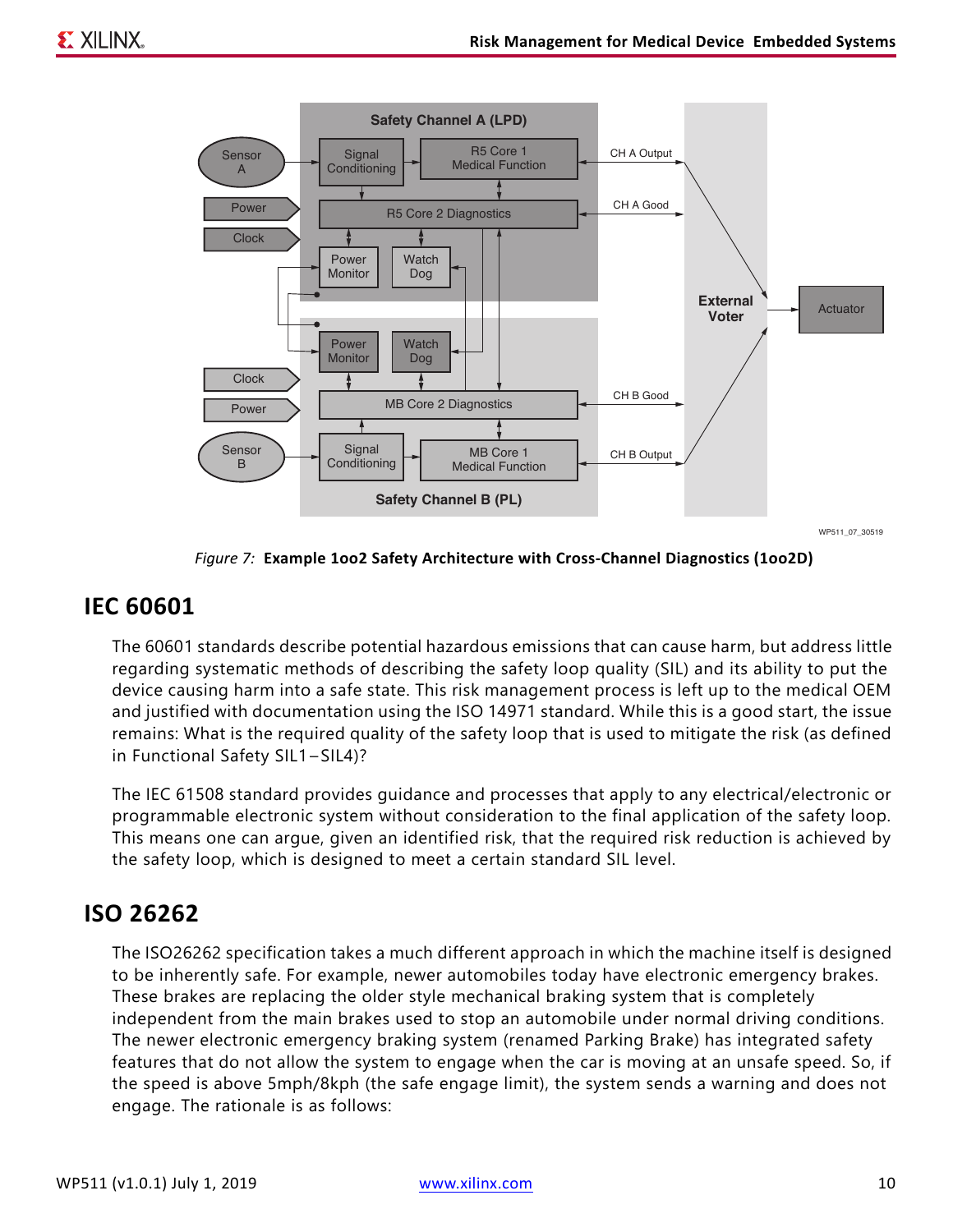- 1. *The main braking system has redundant hydraulic circuits.*
- 2. *The actuator that drives the hydraulic system has a very low failure rate.*

The probability of total failure is historically very low, so the action was to remove the completely redundant emergency brake and replace it with an electronic parking brake with its built-in safety features.

This notion of examining the hazards based on the intended function is a known as its "safety goal(s)." Each safety goal is then implemented using various diagnostic measures and failure modes (Fail Safe vs. Fail Operational) that drive the architecture. The main function is designed in such a way that it is inherently safe.

The safety goals for a parking brake are:

- 1. *The system shall be resistant to inadvertent engagement*
- 2. *The system shall operate with a complete loss of main power*
- 3. *The system shall be resistant to operate causing a loss of control*

The design then accommodates these safety goals, issuing methods and measures to ensure these goals are met.

# <span id="page-10-0"></span>**Cybersecurity**

Cybersecurity is a broad term that captures many concerns and risks around any device that makes use of digital hardware or software. Device manufacturers and cybersecurity professionals normally segment these concerns into two categories:

- 1. **Operational security:** Ensuring that the device operates as intended within defined operation envelopes while protecting system operation from being compromised by a bad actor.
- 2. **Device and software cloning:** Protection of intellectual property (IP) of a device and unique IP within the device while also preventing device cloning, which might look and feel like an authentic device, but which fails to meet all functions. Thus, it protects against financial loss due to IP theft, cloned devices, or system-level failures from unauthentic device introduction.

There is a misplaced trust that "unconnected" systems are immune to cyber-threats. This trust is misplaced because systems are truly unconnected only rarely. Most electronic devices, including electronic medical devices, have some form of connectivity to drive efficiency in the system in which those devices are used. In a medical device scenario, that might be a piece of diagnostic imaging equipment that is connected to the hospital network over which it shares images among radiologists, or a patient monitor that is connected to a nurse's station via the hospital Wi-Fi to enable a nurse to monitor multiple patients simultaneously. These points of unintended connectivity are used by bad actors as potential entry points to pivot into more critical and less protected equipment.

Even for those systems that are truly unconnected, attacks such as the well-known Stuxnet worm demonstrated the ability to introduce an attack through a physical interface (a USB flash drive, in the case of Stuxnet) to introduce compromising code that ultimately destroyed equipment and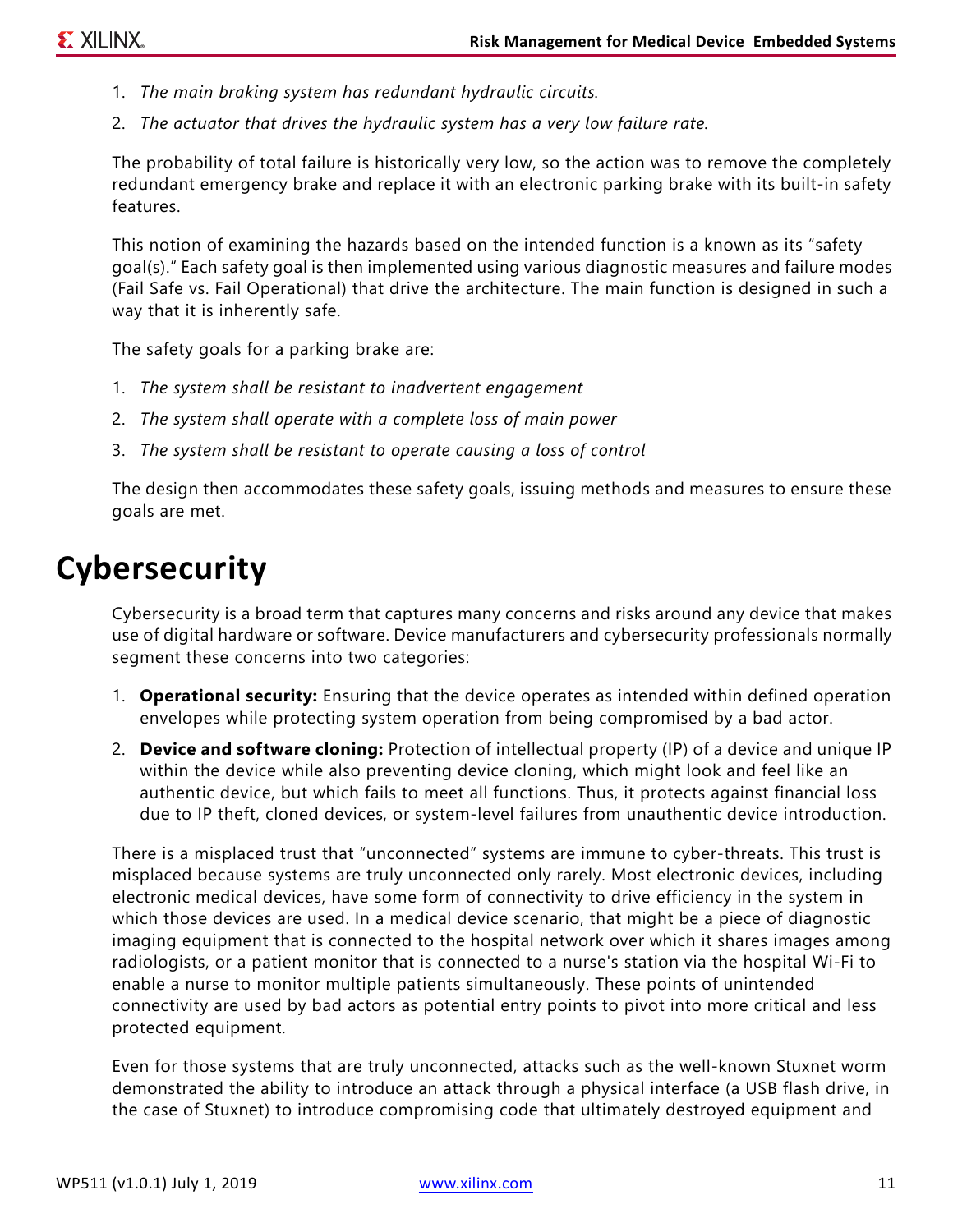operations. It is for this reason that cybersecurity and the threats against a device must be analyzed at a system level, as bad actors look to exploit the weakest link in a system.

For protecting any device from cybersecurity threats, there is no "silver bullet" or time-invariant solution. The array of threats, capabilities of hackers, and technologies used for waging cyberattacks are all continuously evolving. It is nearly impossible to make a device that is impenetrable to the determined hacker; it can also be very costly to incorporate *all* cyber counter-measures available today. Therefore, it is important that the device developer manages the risk of cyberthreats and prioritizes the inclusion of counter-measures in the final design.

#### **Security Standards**

Products in the industrial space have long sought a shared "figure of merit" for analyzing the cybersecurity requirements for a given product. Such a shared figure of merit allows for products to be certified by an independent agency as meeting a common security level definition. This goal was met with the roll-out of the IEC 62443 multi-part specification that defines five security assurance levels (SL) based on the cybersecurity threats a system is expected to encounter, along with an associated definition of product counter-measures that should be included in a system of a given SL. The SLs defined in IEC 62443 are summarized in [Table 2](#page-11-0) and are defined by the following:

- **System Identification:** A device's ability to be found/identified through connected and unconnected scenarios
- **Resources:** The amount of resources (time, financials, etc.) available to an attacker
- **Skills:** The general skills of the person(s) mounting a cyber-attack
- **Motivations:** The level of motivation for successfully carrying out a cyber-attack

| <b>Security Level</b> | <b>System Identification</b> | <b>Resources</b> | <b>Skills</b>                | <b>Motivations</b> |
|-----------------------|------------------------------|------------------|------------------------------|--------------------|
|                       | No protections               | -                | $\qquad \qquad \blacksquare$ | -                  |
|                       | Casual                       | None             | <b>None</b>                  | None               |
|                       | Simple means                 | Low              | Generic                      | Low                |
| 3                     | Sophisticated means          | Moderate         | System-specific              | Moderate           |
|                       | Sophisticated means          | Extended         | System-specific              | High               |

#### <span id="page-11-0"></span>*Table 2:* **IEC 62443 SL Ratings**

The general description mapping of the security levels is:

- **SL0**: Product with no intentional protections against cyber-threats
- **SL1**: Protection against casual cyber-criminals and script "kiddie" type attacks
- **SL2**: Protection against less sophisticated cyber-crime hackers
- **SL3**: Protection against sophisticated hackers with resources to support longer term attacks
- **SL4**: Protection against nation-state level attacks against critical infrastructure or similar assets

Several bodies now offer certification to the IEC 62443 standard. These certifications are available at the individual SLs and are offered by UL, TUV, and Exida.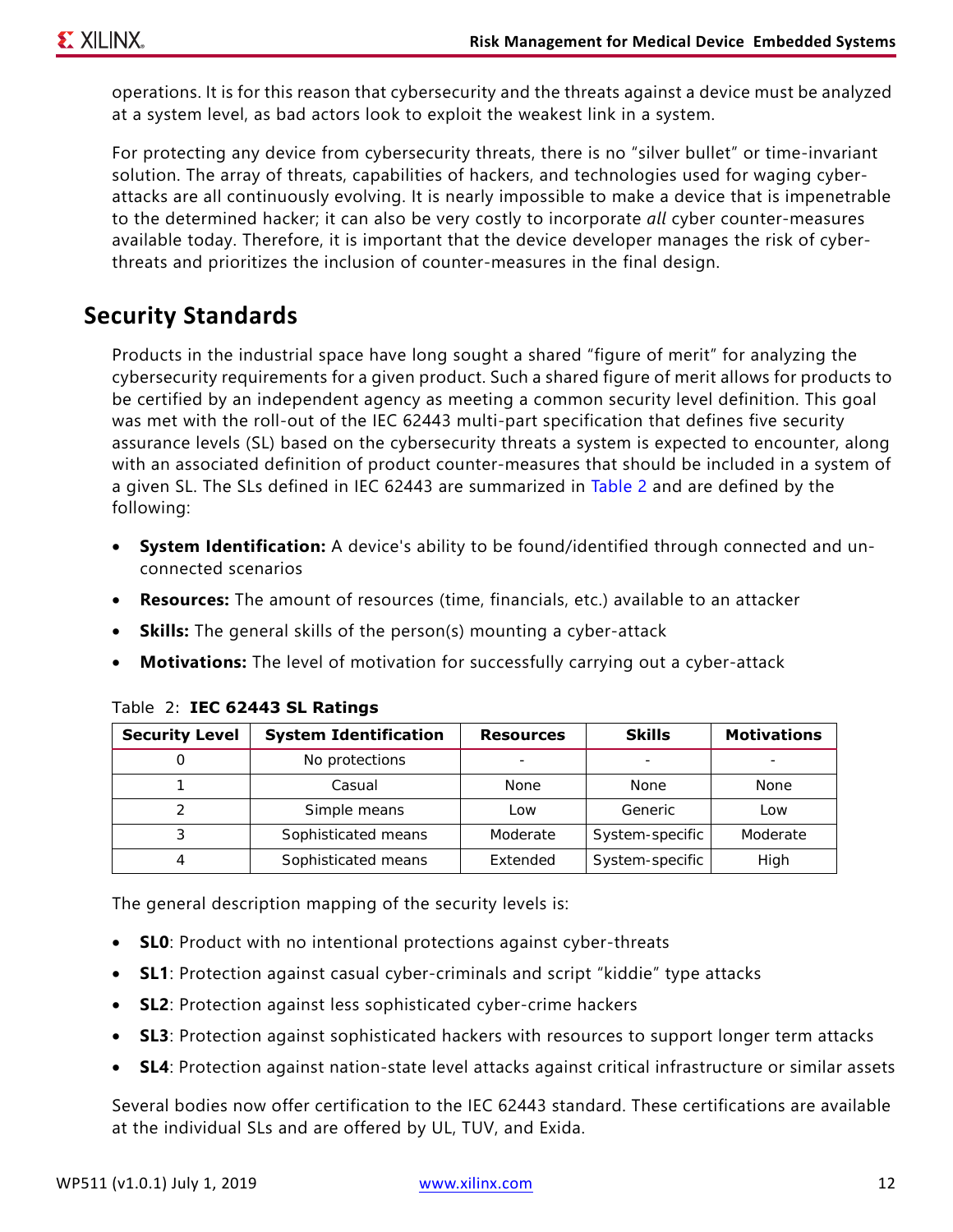#### **Operational Security**

In protecting the operational security of a medical device, the prioritization of the elements of the security Confidentiality, Integrity, and Availability (CIA) triad must be considered. This impacts how system-level risk is managed and impacts the system's functional safety design considerations. This is also the point of variance between (a) how *information technology* (IT) devices react to cyberattacks and (b) how *operational technology* (OT) devices do.

In life-critical machines (e.g., a life-support ventilator) actively supporting a patient, the overall operational availability of this OT system is prioritized. Therefore, if a system were attacked in a manner where data confidentiality was found to be compromised, the ventilator designer would choose to leave the system in operation until there was an opportunity to take the system out of service without compromising the system level mission of supporting the respiratory function of a patient. This contrasts with IT type protections in which a breach is often mitigated by immediately disabling the system upon identification of the compromise.

#### **Device and Software Cloning**

A design-time consideration when selling a device is how to protect the hardware and embedded software from being potentially copied and/or modified by malicious third parties. This cybersecurity protection is key to protecting algorithms or other software-based product differentiation investments, as well as keeping the field free of product clones that lack full functionality and could potentially damage the product's brand. Malicious parties can create device clones that look identical to a company's end products and thus get inserted unwittingly into end systems by field engineers, after which the device acts as a gateway for higher-level system attacks.

#### **Device Security Design Practices**

When designing any device, it is important to understand there is no one-size-fits-all security design solution. As IEC 62443 outlines, a designer must consider the types of attack a given product might see and then prioritize the security features that can be included for a given product budget. Security should be approached as "layers of protection" in a product life-cycle implementation that assumes regular updates as new security threats and technologies are identified. The risk of *not* doing so is that the general security stance of a system degrades with time, as shown in [Figure 8](#page-13-0).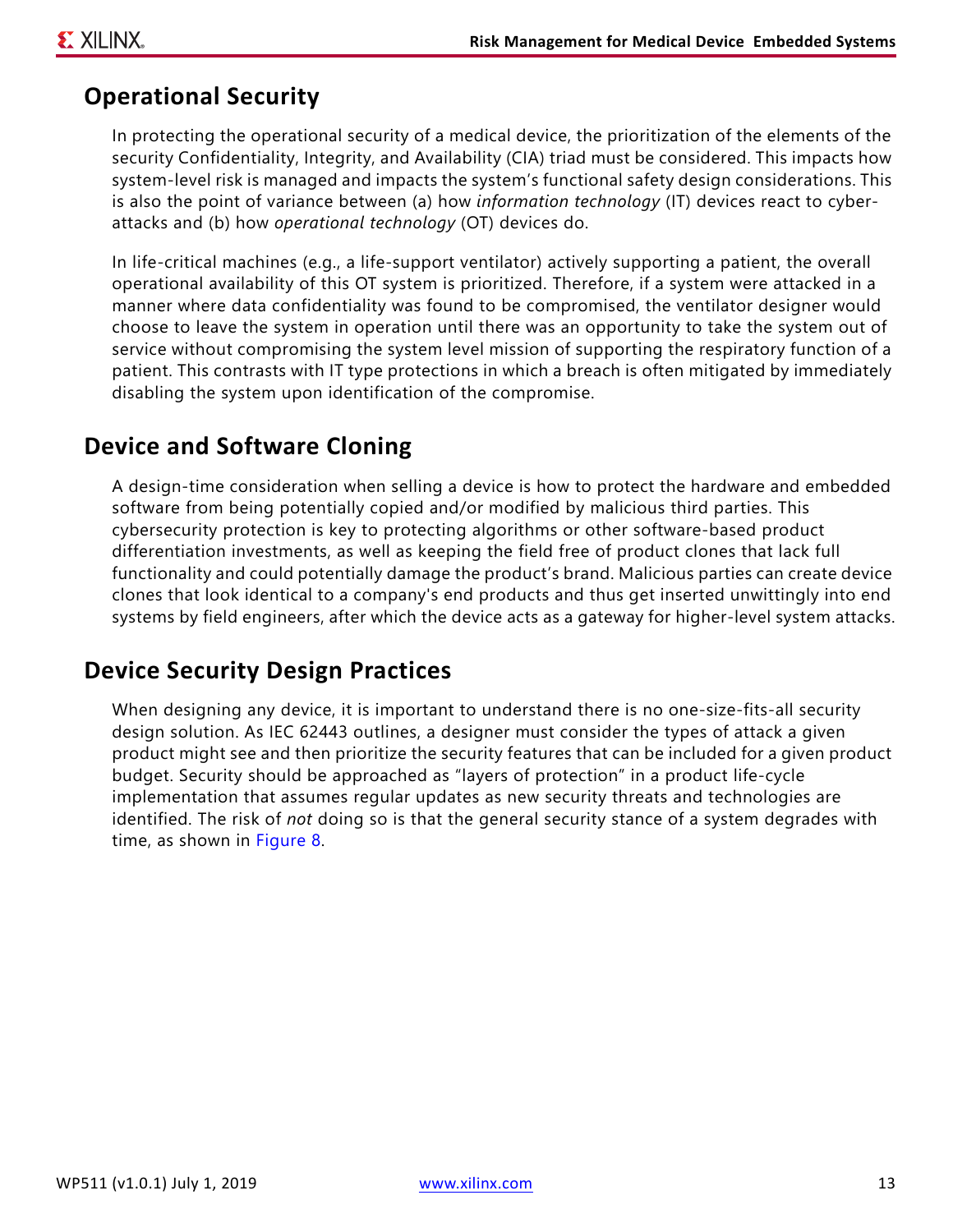

<span id="page-13-0"></span>

*Figure 8:* **System Security Stance vs. Time**

Cybersecurity experts recommend a "defense-in-depth" approach to protecting systems. Defense in depth simply means a layered technology approach that combines a series of technologies that protect against multiple vectors of attack. For example, if the only security on a house were the lock on the front door, a malicious actor would simply go to a window or to a back door that did not have a lock. Defense in depth means putting protections *throughout the system:* if someone does gain access to a part of the system, it is only in an isolated manner, and they are prevented from taking over the entire operation of the platform.

In maintaining a secure run-time environment, many security experts talk about maintaining a "trust chain" or "chain of trust" (Ukil, Sen, and Koilakonda, 2011). The trust chain concept is that one must maintain a tight hand-off between each stage of the device's operation and its software, rooted in a hardware-based security device. This "root of trust" is preferred to be hardware-based because software is always mutable. As the hardware releases the software reset, it should only boot known good software through operations such as secure boot and run only digitally signed and authorized applications.

The concept of a chain of trust is outlined in [Figure 9](#page-14-0).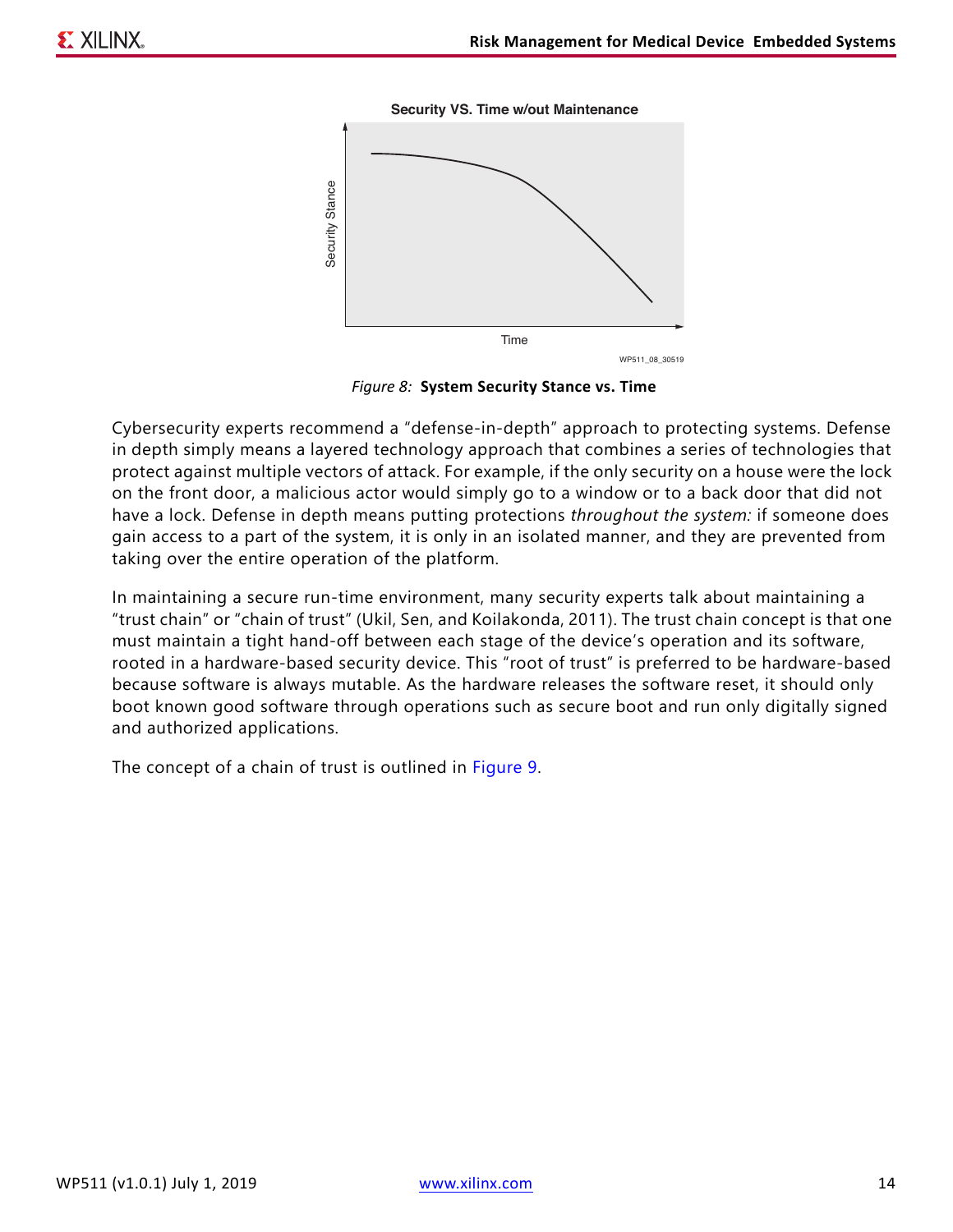<span id="page-14-0"></span>

*Figure 9:* **Chain of Trust (Ukil, Sen, and Koilakonda, 2011)**

Modern digital systems should also build in the ability for updates over the life cycle of the product. This is critical, because cyber-attack capabilities are continuously evolving, and thus the technologies used today to protect a system are likely not sufficient in the future. Unknown vulnerabilities or new exploits known as "zero-day" are also a reality of deployed systems. This requires an ability to detect a compromised system, resilience of critical device operations, and integration of a secure update mechanism by which to remediate compromised devices. This device security life-cycle view is represented in [Figure 10.](#page-14-1)

<span id="page-14-1"></span>

*Figure 10:* **Cybersecurity Life Cycle Design**

### **Data Privacy / Information Protections**

In the medical device space, designers also face the need to protect data that passes through them or that might be stored on them as outlined by regulations such as the Health Insurance Portability and Accountability Act (HIPAA) in the US or the General Data Protection Regulation (GDPR) in the EU. The electronic medical devices involved must implement security mechanisms to safeguard anything that is considered patient-identifiable data. The GDPR has started to define specific security requirements that include intrusion detection methods (the detect phase in [Figure 10\)](#page-14-1) and routine penetration testing of systems, best practices also outlined in IEC 62443.

For maintaining data confidentiality, platforms refer to "data-in-flight" and "data-at-rest" protections, which make use of cryptographic techniques for authentication and encryption. There is a spectrum of cryptographic algorithms, but the most popular and widely used in industry focus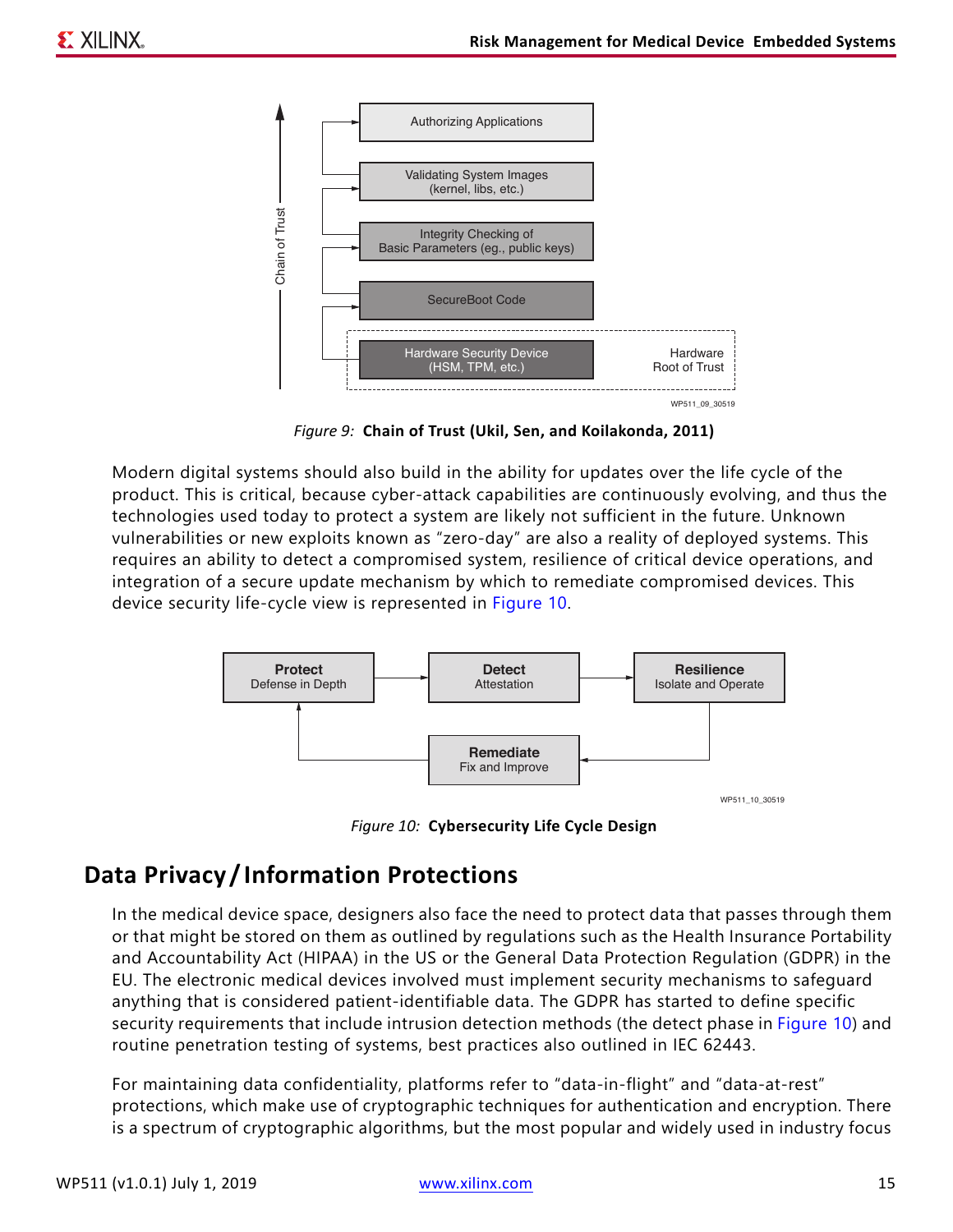on AES and RSA. Each can be used with an increasing key length, which makes the task of cracking the cryptographic function more difficult. The implementation trade-off here is that each increased key length requires additional processing capabilities. Standards such as IEC 62443 point to recommendations on cryptographic key lengths from NIST and similar bodies that make recommendations based on the length of time a device is to be fielded as well as the predicted general computation capability increases expected over that same time period.

# **Xilinx Technologies**

Xilinx has architected key technologies with functional safety and security in mind into the Xilinx<sup>®</sup> Zynq UltraScale+ MPSoCs to enable device developers to build a robust solution for implementing safe and effective medical devices. Furthermore, safety- and security-oriented silicon features are augmented by tool flow, IP, and software solutions as part of the Industrial and Healthcare IoT Solutions Stack.

In some cases, these technologies overlap functional safety and security; in other cases, they are specific either to functional safety or security.

For functional safety, Zynq UltraScale+ MPSoCs provide:

- **Three independent compute domains** with separate clock and power to mitigate common cause failures
- **Multiple temperature sensors** to detect operational boundary conditions
- **On-chip diagnostics (ECC)** to detect random hardware failures in user and configuration RAM
- **Systematic capability in the real-time compute domain**
- **Safety certified tools and methodologies**
- **Safety certified Zynq UltraScale+ MPSoC silicon and software**

For cybersecurity, Zynq UltraScale+ MPSoCs provide:

- **Hardware device security** Immutable device identity, protected data store, and strong antitamper features
- **Secure boot** Enforcement that only trusted firmware and software is booted on the system
- **Cryptographic accelerators** AES and RSA offload engines for run-time communication, application digital signature verification
- **System monitor** Ability to monitor system changes, measured boot support
- **Secure storage** eFuse based internal storage for keys
- **Arm® TrustZone**
- **Authentic device protections** Unique package markings
- **Hardware device security** Security monitor, DPA protections
- **Unique device ID** Protected and unique ID built into the HW
- **Protected customer keys** e-Fuses and supply-chain mechanisms for bringing customer keys into the internal storage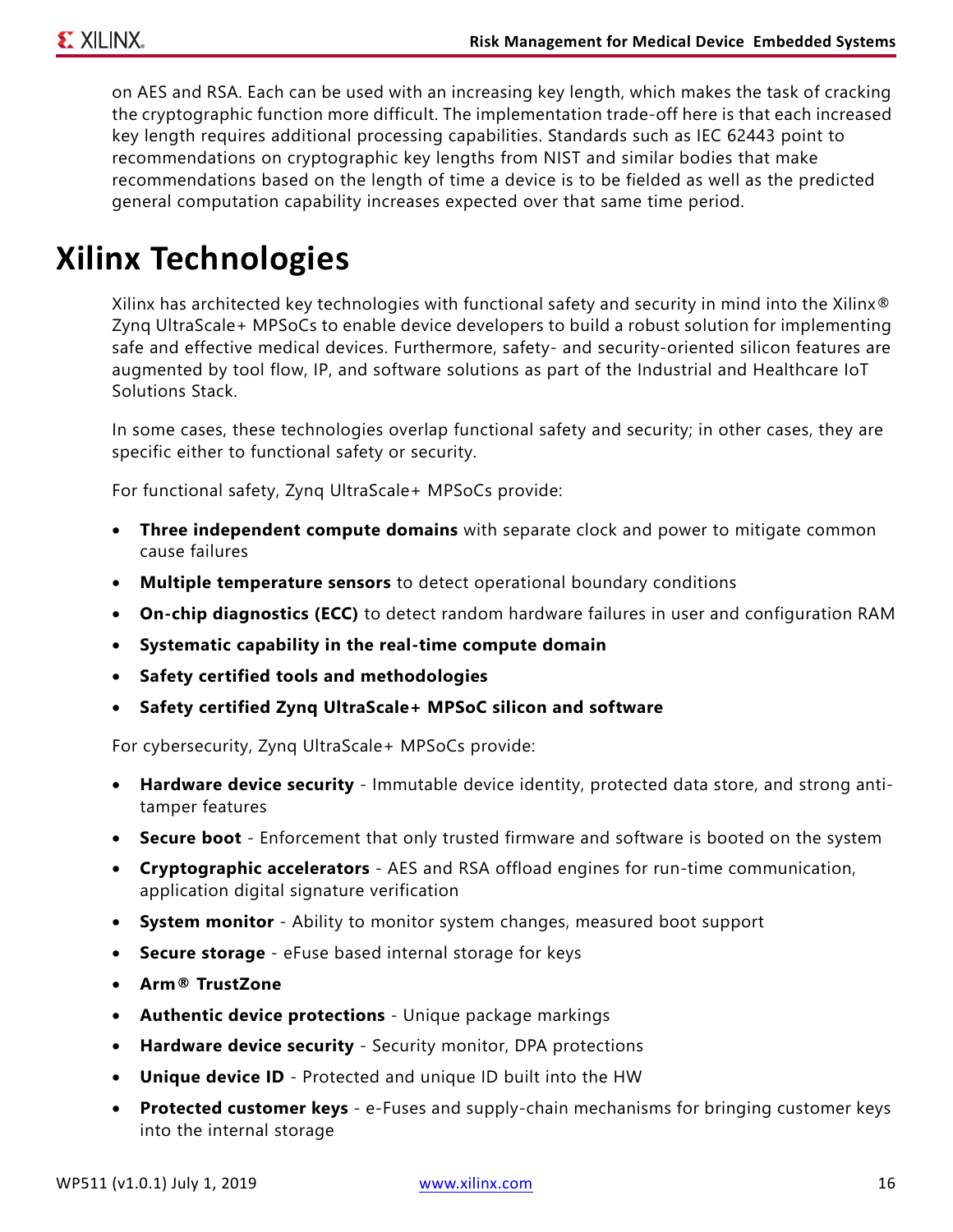• **Traceability** - Supply chain verification via counterfeit protections

With respect to functional safety and security, Zynq UltraScale+ MPSoCs provide:

- **Isolation technologies** to separate datapaths and hardware fault isolation.
- **Heterogeneous hardware design** to mitigate systematic failures to reduce the probability of a single bug effecting operation.

#### **Xilinx Functional Safety Technologies**

Xilinx functional safety technologies address the two key aspects of function safety design. The first key aspect, systematic capability, is addressed with Xilinx certified tool chain and assessed heterogeneous-capable products. The second key aspect, random hardware fault tolerance, is addressed by a unique combination of diagnostics that include selective hardware redundancy within a compute domain, SRAM diagnostic capability, and redundancy across heterogeneous compute resources.

In addition to on-chip diagnostics, Xilinx incorporates unique design-specific and fabrication techniques to enhance single-event upset (SEU) immunity at the device level.

### **Xilinx Cybersecurity Technologies**

The Xilinx cybersecurity platform technologies are best-in-class and widely used in defense industries where cybersecurity is measured against very stringent requirements. Xilinx has been at the front of both run-time and supply chain security technologies because of these defense-driven requirements. Medical industries can also benefit from these inherent security functions.

Xilinx views security as a pyramid of protections with each layer building on top of the strength of the layers below it, as illustrated in [Figure 11.](#page-17-0) Xilinx security starts with the protections put in the supply chain to ensure that only authentic devices propagate through the proper channels and are ultimately used in the build of customer devices. Next, the silicon implements protections for commonly compromised debug interfaces, such as JTAG, device tamper detection, and penalty enforcement. In the boot and configuration layer, Xilinx provides boot-time authentication and encryption functions as well as dynamic power analysis (DPA) protections to prevent boot-time attacks that might compromise a device or potentially leak secrets. Most of these security features are provided automatically by the Xilinx platform, and others must be enabled through configuration of the user application running on the platform.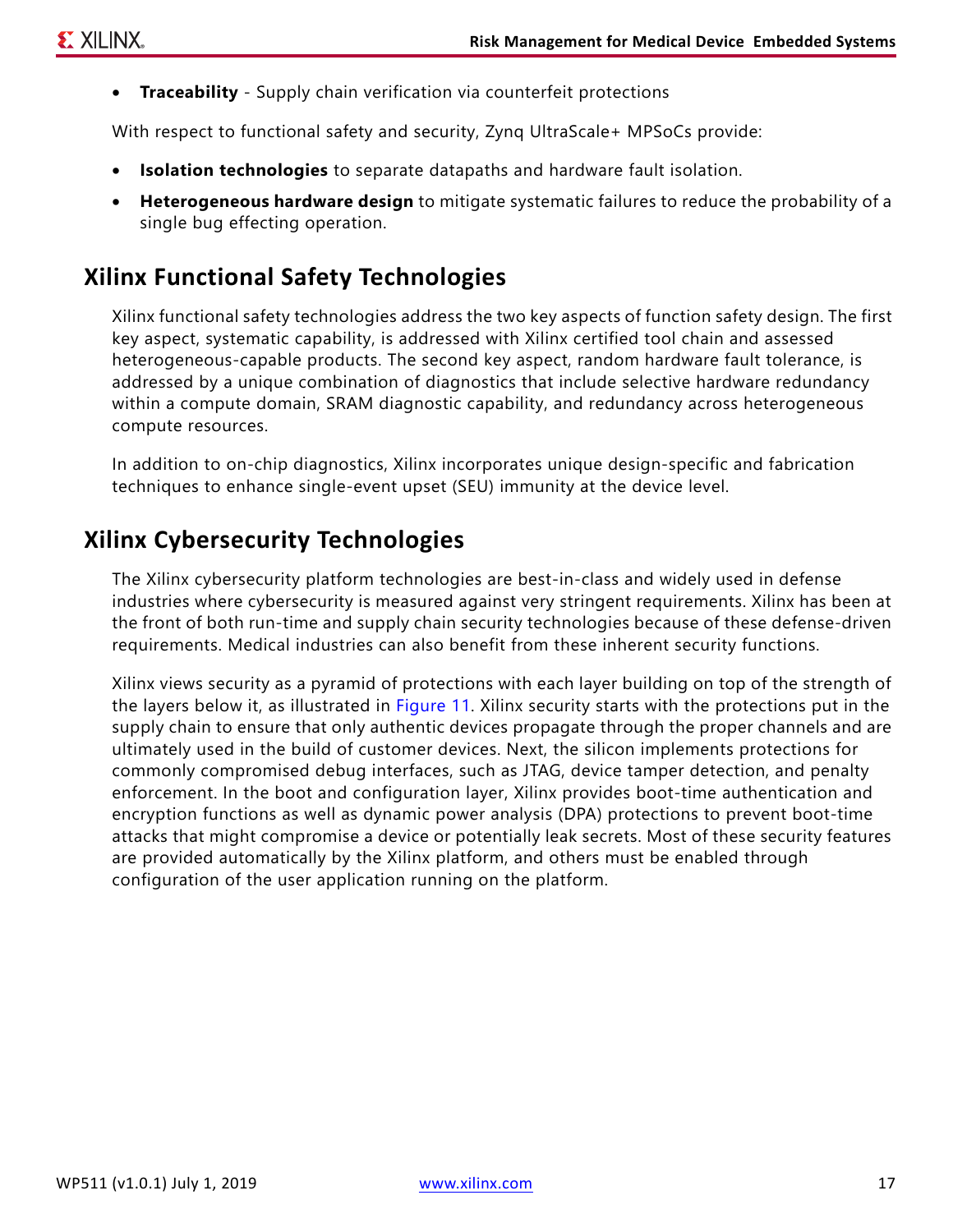<span id="page-17-0"></span>

*Figure 11:* **Xilinx Security Pyramid**

The Zynq UltraScale+ MPSoC provides several options for run-time application security isolation through capabilities such as Arm TrustZone, hypervisors, and Xilinx Isolation Design Flow (IDF). There are also optional runtime monitoring capabilities such as the Xilinx platform Security Monitor (SecMon) and FPGA-based software appliances capable of monitoring the integrity of software run time. The same cryptographic hardware used to protect the early boot stages of the platform, such as the AES and RSA hardware accelerators, are also exposed to the user space after a system is booted. These hardware offload functions provide significant benefit to applications that require cryptographic functions and can offer AES acceleration up to 53X and RSA acceleration of up to 9X.

These security features map to requirements called out by IEC 62443. [Figure 11](#page-17-0) shows a high-level mapping of the identified Xilinx security features and the corresponding IEC 62443 standard. These cybersecurity requirements are equally applicable and recommended in protecting medical devices as cited by the FDA Recognized Consensus Standards, which specifically cite IEC 62443.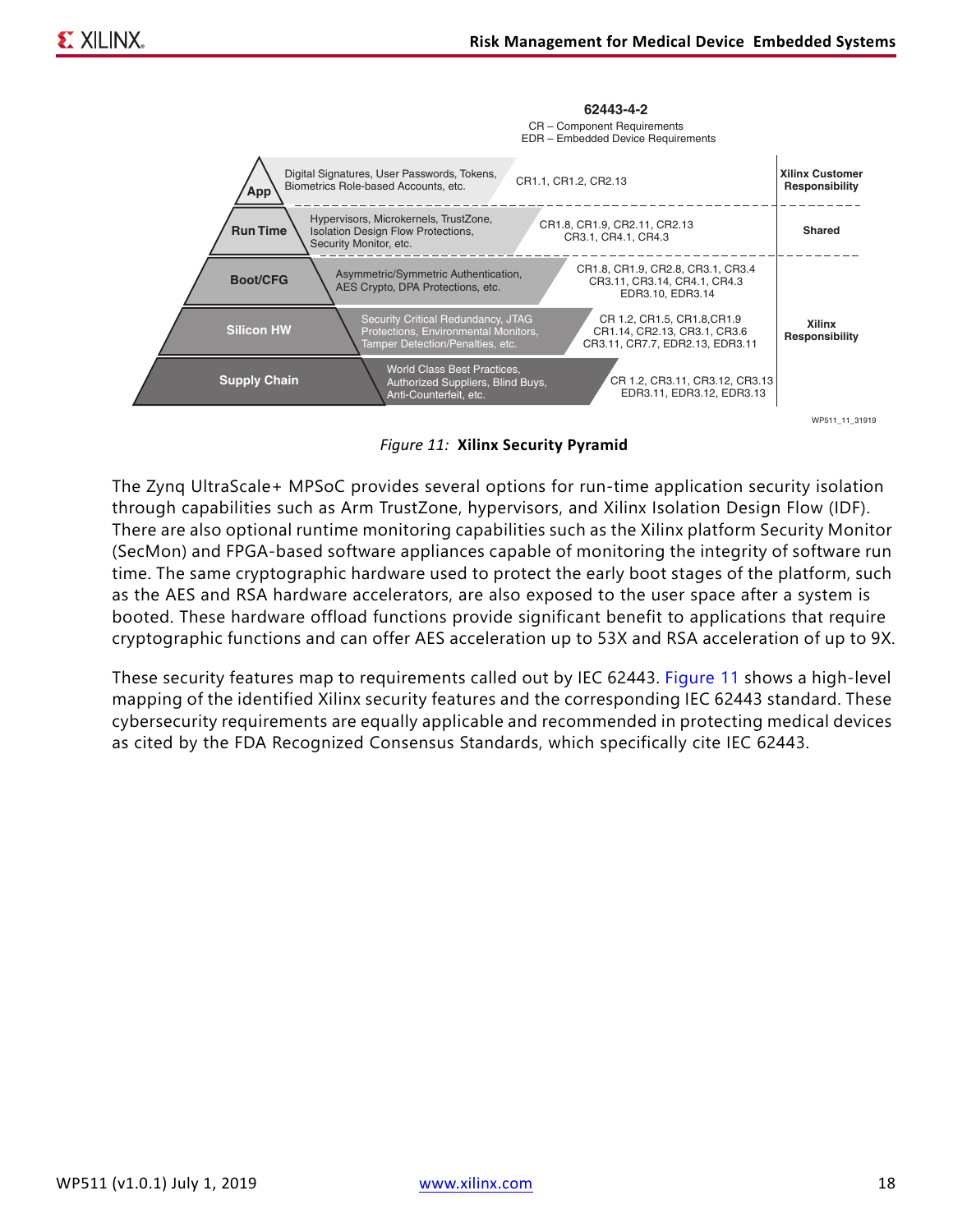### **Summary**

As the regulatory agencies and design methodologies around medical device development describe risk management, this white paper relates the topics of functional safety and cybersecurity to assessing and managing product risk for the device manufacturer. Some of the best practices from the industrial space in addressing the risks associated with product safety (e.g., IEC 61508) and cybersecurity protections (e.g., IEC 62443) should be leveraged when designing a medical device.

This white paper outlines how functional safety design practices and Xilinx capabilities can be applied in the design of medical devices to improve safety, assess risk better, reduce time-tomarket by one-shot regulatory approval, and reduce chances of product recall. Xilinx believes that regulators and design engineers can see the structured functional safety design processes as having a positive impact on overall product design, total product costs, and ultimately on patient safety. The discussion of safety and security cannot be separated, because without proper cybersecurity protections, the safety elements of a system could be compromised from their intended operation. The topic of cybersecurity was described for both operational integrity and supply chain protections for digitally controlled products and is agnostic of their end industry.

The white paper also outlines some of the Xilinx technologies and security life-cycle considerations that should be part of any digital product, and describes how Xilinx SoCs can provide a robust hardware root-of-trust by which to build a secure medical device. It also provides a flexible platform for implementing safety functions and functional redundancy within a single device. This consolidated solution of security and functional safety capabilities within a single SoC can provide significant design time and product cost savings.

Additional Xilinx documentation resources helpful for making a deeper dive into specific topics, including design guides on using Xilinx technology to address functional safety and cybersecurity design requirements, are outlined in the [Related Material](#page-19-0) section.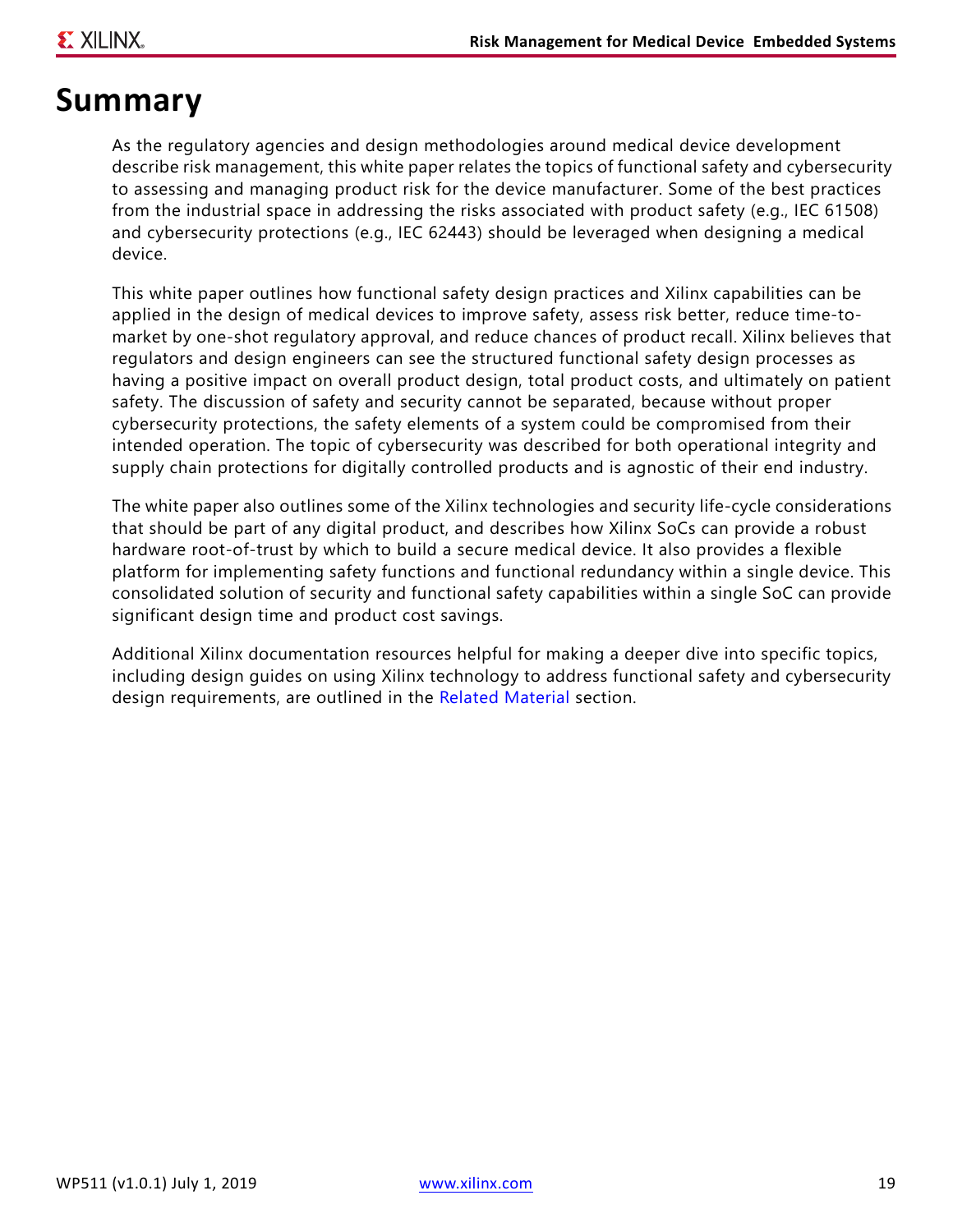### <span id="page-19-0"></span>**Related Material**

The following are related material for specific topics identified in this paper.

#### **Functional Safety**

Xilinx Functional Safety Website - [https://www.xilinx.com/products/technology/functional](https://www.xilinx.com/products/technology/functional-safety.html)[safety.html](https://www.xilinx.com/products/technology/functional-safety.html)

Xilinx Functional Safety Working Group - [https://www.xilinx.com/products/technology/functional](https://www.xilinx.com/products/technology/functional-safety.html#functionalSafety)[safety.html#functionalSafety](https://www.xilinx.com/products/technology/functional-safety.html#functionalSafety)

Xilinx White Paper [WP495,](https://www.xilinx.com/support/documentation/white_papers/wp495-z7-func-safety.pdf) *Using Zynq-7000 SoC IEC 61508 Artifacts to Achieve ISO 13849 Compliance*

Xilinx White Paper [WP461,](https://www.xilinx.com/support/documentation/white_papers/wp461-functional-safety.pdf) *Xilinx Reduces Risk and Increases Efficiency for IEC61508 and ISO26262 Certified Safety Applications*

Xilinx White Paper [WP412,](https://www.xilinx.com/support/documentation/white_papers/wp412_IDF_for_Fault_Tolerant_Sys.pdf) *Xilinx Isolation Design Flow for Fault-Tolerant Systems*

#### **Cybersecurity**

Xilinx Design Security Website - <https://www.xilinx.com/products/technology/design-security.html>

Xilinx Security Working Group - [https://www.xilinx.com/products/technology/design](•Xilinx Security Working Group - https://www.xilinx.com/products/technology/design-security.html#workingGroup )[security.html#workingGroup](•Xilinx Security Working Group - https://www.xilinx.com/products/technology/design-security.html#workingGroup )

Xilinx White Paper [WP467,](https://www.xilinx.com/support/documentation/white_papers/wp467-fips-140-2-z7000.pdf) *A FIPS 140-2 Primer for the Zynq-7000 All Programmable SoC*

Xilinx White Paper [WP468,](https://www.xilinx.com/support/documentation/white_papers/wp468_asym-auth-zynq-7000.pdf) *Leveraging Asymmetric Authentication to Enhance Security-Critical Applications Using Zynq-7000 All Programmable SoCs*

Xilinx White Paper [WP429,](https://www.xilinx.com/support/documentation/white_papers/wp429-trustzone-zynq.pdf) *TrustZone Technology Support in Zynq-7000 All Programmable SoC*

Xilinx White Paper [WP493,](https://www.xilinx.com/support/documentation/white_papers/wp493-iiot-edge-platforms.pdf) *Key Attributes of an Intelligent IIoT Edge Platform*

Xilinx Application Note [XAPP1323](https://www.xilinx.com/support/documentation/application_notes/xapp1323-zynq-usp-tamper-resistant-designs.pdf), *Developing Tamper-Resistant Designs with Zynq UltraScale+ Devices*

Xilinx Application Note [XAPP1267](https://www.xilinx.com/support/documentation/application_notes/xapp1267-encryp-efuse-program.pdf), *Using Encryption and Authentication to Secure an UltraScale+ FPGA Bitstream*

Xilinx Application Note [XAPP1175](https://www.xilinx.com/support/documentation/application_notes/xapp1175_zynq_secure_boot.pdf), *Secure Boot of Zynq-7000 All Programmable SoC*